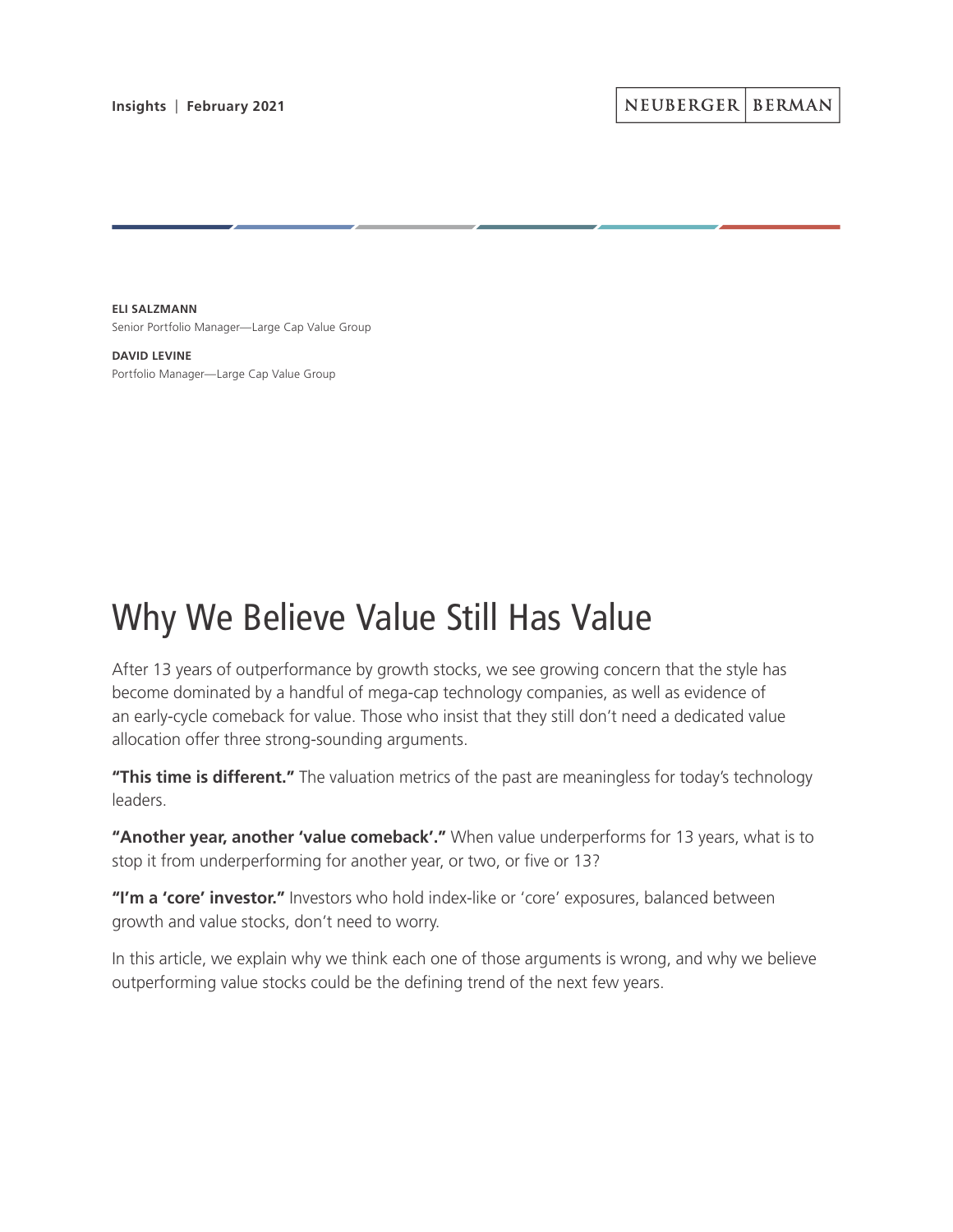At its height in October last year, the market capitalization of the video conferencing platform Zoom had exploded by 800% in 18 months. The company had grown to be bigger than 15 of the world's largest airlines combined. Depending on your view of things, that may reflect unsustainable dotcom-era valuations of technology growth stocks or just the reality of the new world we all live in.

Those who regard such valuations as unsustainable tend to cite the sudden and violent rotation from growth to value stocks on November 9 last year, when the first phase-three trial data for a coronavirus vaccine were published, as an early sign of what is to come. By contrast, those who believe "Vaccine Monday" was a mere blip in the ongoing dominance of growth tend to counter with the following three arguments.

# **"This time is different"**

The growth skeptics like to compare today's stock prices with the book value of the companies in the index. We show the difference between this ratio for the Russell 1000 Growth Index and the same ratio for the Russell 1000 Value Index in figure 1, and it reveals a dramatic picture: the valuation premium for growth over value stocks today is well in excess of that seen during the dotcom boom of the late 1990s, one of the great growth-stock bubbles in history.

## **FIGURE 1. ARE CURRENT GROWTH-STOCK VALUATIONS MORE EXTREME THAN DURING THE DOTCOM BOOM?**



Russell 1000 Growth Index price-to-book ratio minus Russell 1000 Value Index price-to-book ratio, 1995 – 2021

Source: Bloomberg. Data as of January 12, 2021. For illustrative purposes only. Indexes are unmanaged and are not available for direct investment. Investing entails risks, including possible loss of principal. **Past performance is no guarantee of future results.**

But what is book value? Generally, speaking, it is the value of the assets reported on a company's balance sheet, minus liabilities—but also minus intangible assets. And intangible assets include goodwill, software, trademarks, and the intellectual property inherent in the company's workforce and its research and development program—some of the most valuable aspects of a modern technology business. They will nearly always look expensive relative to book value.

But hold on a moment. The value of technology companies was located mostly in tangible assets during the dotcom boom, too, but that didn't mean those companies were not overvalued. The most telling thing back then was not their lack of tangible assets, but their lack of sales and profits. In the first flush of excitement about how the internet was going to change the world, investors put ambitious valuations on companies that hadn't yet figured out a way to make money or hadn't even got an obvious product or service to sell.

This time around, things are definitely different. Few would argue that Amazon, Microsoft, Apple or Alphabet, or even Facebook, Twitter and Netflix, are not well-established businesses offering successful products and services and clear profit-making models, protected by robust "moats" against their competitors. Things could still go wrong for these companies, but their shareholders are hardly buying into some vague dream about the future.

So, what happens when we compare today's index prices with sales, forward earnings and realized earnings? You can see that in figure 2.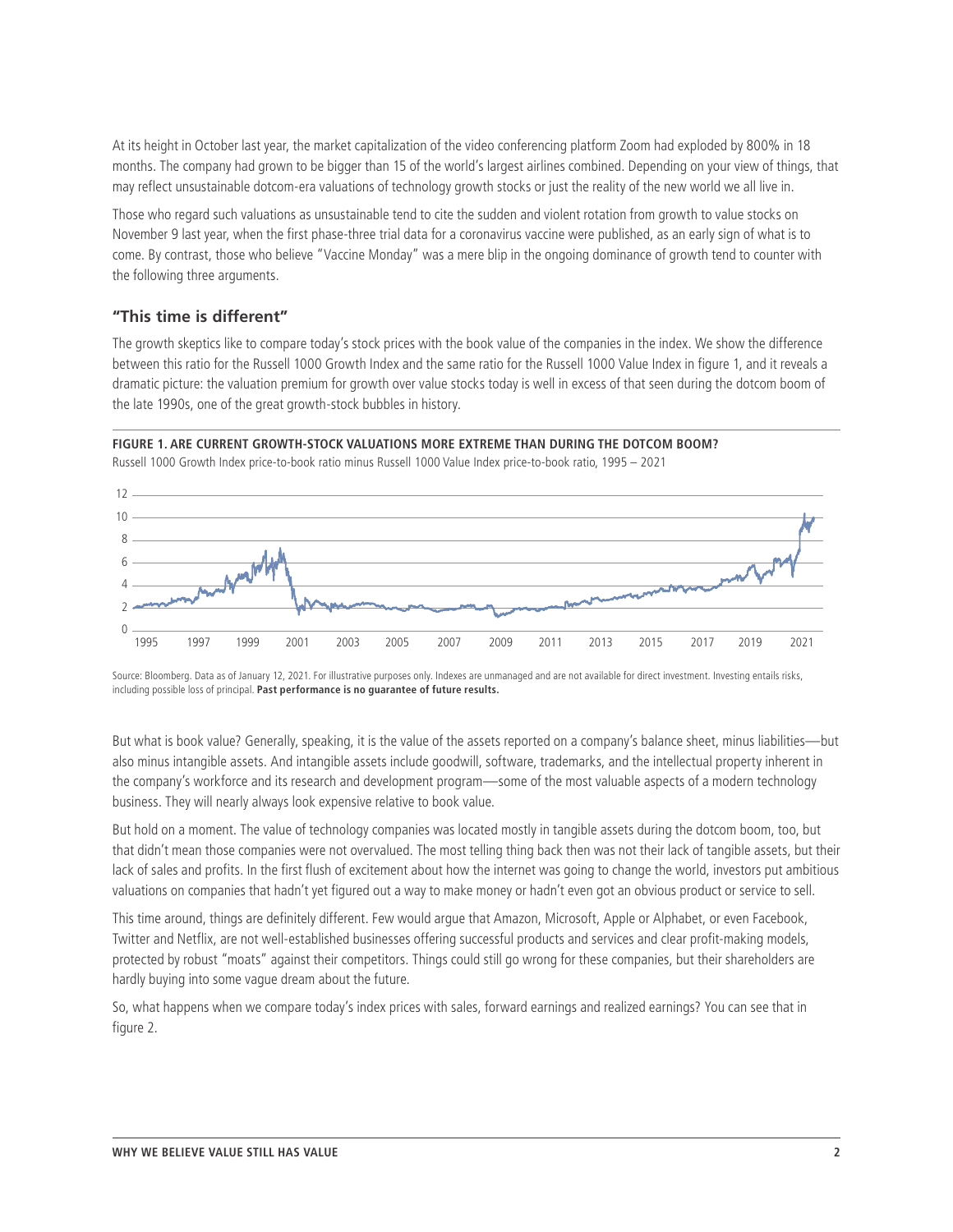It's a much less dramatic picture than the price-to-book chart. The growth-stock valuation premium based on earnings appears much more reasonable than during the dotcom boom, although the premium based on sales is approaching a similar steepness. Still, it's worth reiterating that the dotcom boom was one of the great bubbles in history: strip it out, and today's growth-stock premiums are many times greater than the long-term averages.

**FIGURE 2. THIS TIME IS DIFFERENT FROM THE DOTCOM BOOM… BUT NOT THAT DIFFERENT** 

Investing entails risks, including possible loss of principal. **Past performance is no guarantee of future results.**

#### Russell 1000 Growth Index valuation ratio minus Russell 1000 Value Index valuation ratio, 1995 – 2021 -20  $-10$  $\Omega$ 10 20 30 40 <sup>50</sup> P/S P/Fwd E P/E -5  $\Omega$ 5 10 15  $20$ 25 30 0.0 0.5 1.0 1.5 2.0 2.5 3.0 3.5 4.0 4.5 1997 2001 2005 2009 2013 2017 2021 1997 2001 2005 2009 2013 2017 2021 1997 2001 2005 2009 2013 2017 2021

Source: Bloomberg. Data as of January 12, 2021. For illustrative purposes only. Nothing herein constitutes a prediction or projection of future events or future market behavior. Due to a variety of factors, actual events or market behavior may differ significantly from any views expressed. Indexes are unmanaged and are not available for direct investment.

Is that expensive? That depends to some extent on how different you believe the business environment is for growth stocks, relative to 20 years ago, five years ago or even one year ago. The coronavirus crisis appears to have meaningfully accelerated the automation and "digitalization" of our lives as consumers, employees and businesspeople. Some of that remote working, shopping and networking is likely to roll back once lockdown restrictions end, but probably not all of it. Zoom may not completely replace air travel, as current relative market capitalizations suggest, but we are unlikely to give up video conferencing on the day our offices open and our passports become valid again.

This time is different on growth-stock valuations, then—but not that different. We may not be in a historic bubble; growth stocks may not even be unsustainably expensive; but it is hard to argue that they are cheap.

# **"Another year, another 'value comeback'."**

Cycles do not typically die of old age. A change in investment sentiment usually requires a fundamental catalyst. Without that, growth stocks could well continue to outperform value stocks. We acknowledge that investors have a right to be cynical when someone tells them this is the year when value will finally make a comeback. The same prediction seems to get rolled out every year. The question is, what's the fundamental catalyst for that comeback?

We think that the low bases set during 2020 are likely to make 2021 a year of meaningfully higher growth, moderately higher inflation and a higher year-on-year change in interest rates than we have become used to over the past decade. Time will tell whether this leads to a sustained macroeconomic change, but for this year, at least, it could change investors' view of growth and value stocks in two ways.

First, the growth environment matters. In an environment of steady but low growth, investors primarily look for assets that are expected to generate earnings growth in excess of prevailing GDP growth. That, as we have seen, puts growth stocks in favor. By contrast, in a relatively high-growth environment it is easier to find growing earnings and investors instead shift focus onto how much they are paying for those earnings. That "early-cycle" dynamic has tended to put value stocks in favor.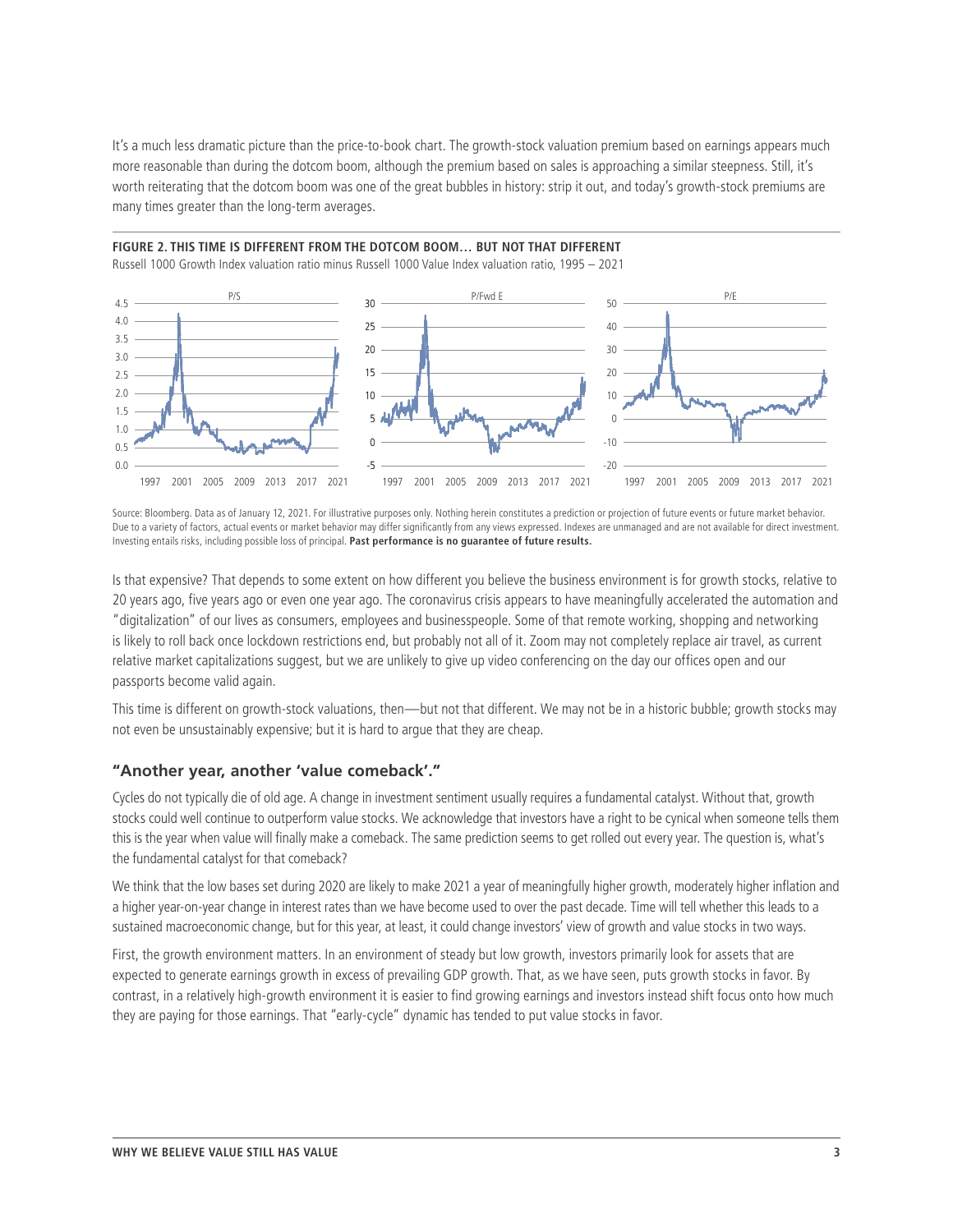Second, the movement of interest rates matters. When investors put a value on future corporate earnings, they must apply a discount rate to calculate their value in today's dollars. Interest rates are the basis for that discounting, and the higher they are, the lower the present value of future earnings goes. Moreover, the further into the future the earnings are expected to be booked, the bigger is the effect of the changing discount rate. The greater proportion of the earnings of growth stocks tend, by definition, to be further into the future than those of value stocks, which makes them more sensitive to changes in interest rates—in other words, they exhibit "longer duration."

### **FIGURE 3. THE PERIOD OF MAJOR GROWTH OUTPERFORMANCE WAS AFTER 2015**

Cumulative return spread between the Russell 1000 Growth and Value indices and the Russell 1000 Index, 1979 – 2020



Source: Bloomberg, Neuberger Berman. Data as of December 31, 2020. All indices as indicated in the charts are on a total return basis. For illustrative purposes only. Information is obtained from sources deemed reliable, but there is no representation or warranty as to its accuracy, completeness or reliability. Indexes are unmanaged and are not available for direct investment. Investing entails risks, including possible loss of principal. **Past performance is no guarantee of future results.**

It is likely for these reasons that, while the outperformance of growth over value stocks is now in its 13th year, it really only took off after 2015. By then, the "Taper Tantrum" of 2013 had made central banks reluctant to map out a path toward higher interest rates and the 2015 sell-off in commodities and emerging markets had revealed serious doubts about global economic growth. The latest, precipitous leap in the chart corresponds with the collapse of global rates toward zero during the coronavirus crisis. Interest ratesensitive growth stocks benefited significantly from the view that rates would stay lower for longer. A reversal of these growth and rates trends could lead to an equally rapid switch in market leadership.

# **"I'm a 'core' investor."**

Let's assume that you look at figures 1 through 3 and conclude that growth stocks are due some mean reversion and it would not be a good idea to be caught with too much growth exposure.

It would be tempting to allocate away from your growth managers and into core or index-like exposures and consider the job done. Some of you might already be in that position. Others might point to allocations to the leading value managers and argue that you definitely don't need to worry about a rotation out of growth stocks.

It's worth thinking about what happens to core index composition when we see the kind of outperformance that we see in figure 3, however. That outperformance represents a substantial increase in the market capitalization of growth stocks relative to value stocks, and because most benchmark indices are market capitalization-weighted, that has led to growth stocks becoming a larger and larger proportion of those indices.

Figure 4 shows how the five largest stocks in the Russell 1000 Growth Index account for almost a third of its market capitalization and, over the 18 months to the end of 2020, 50% of its total return. But even in the core S&P 500 Index, those same five stocks represent one-fifth of market capitalization and, again, almost 50% of the total returns of the same trailing 18 months. Allocating away from growth strategies and managers to benchmark-like investments could help to lessen exposure to these stocks—but not as much as one might think.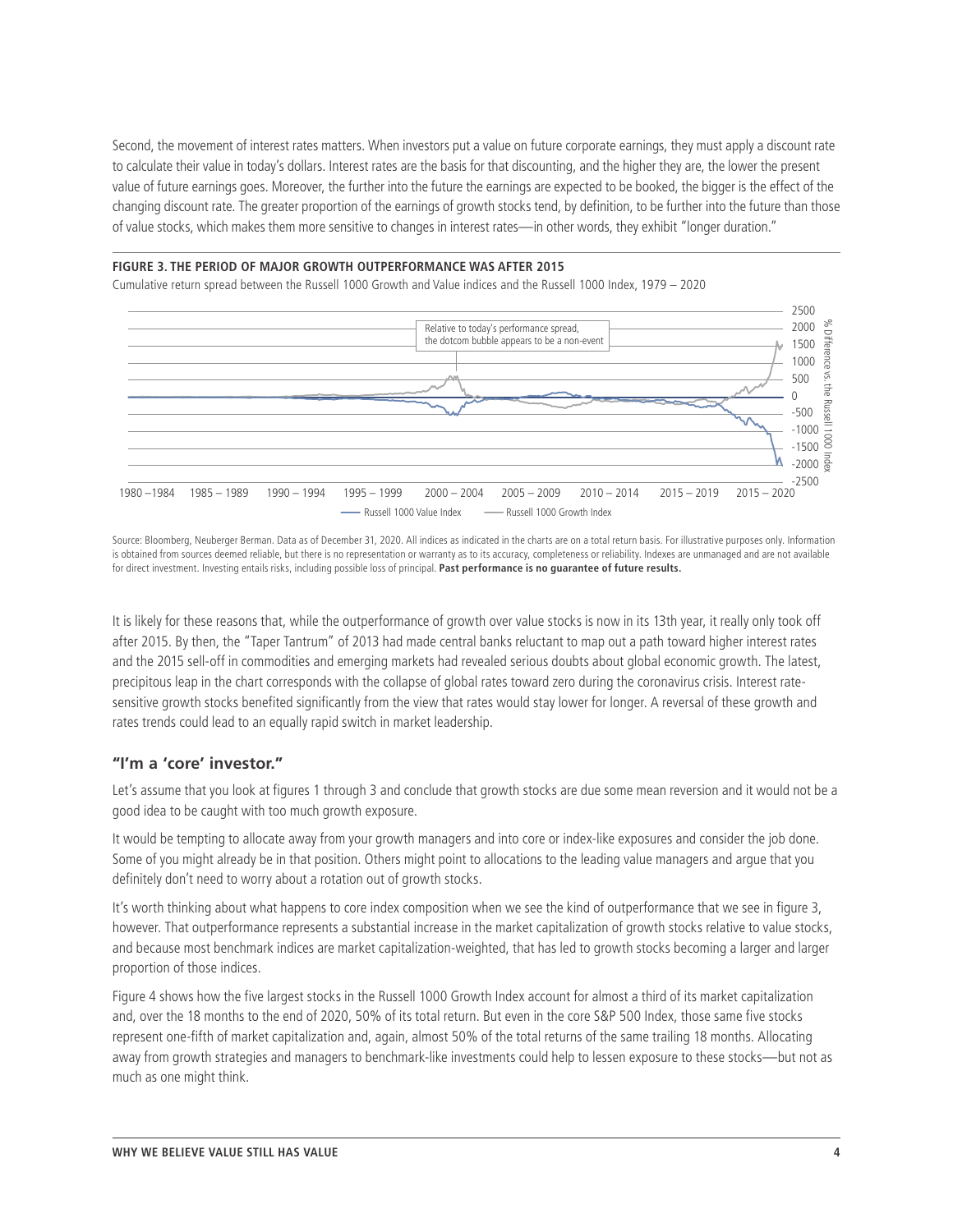

**FIGURE 4. GROWTH AND CORE INDICES HAVE BOTH BECOME CONCENTRATED IN THE SAME HANDFUL OF TECHNOLOGY GROWTH STOCKS** Combined market capitalization of the five largest stocks as a proportion of each index, 1986 – 2020

Contribution to return and average weight in each index, June 28, 2019 – December 31, 2020

|                         | <b>Russell 1000 Growth Index</b>  |                                               | <b>S&amp;P 500 Index</b>          |                                               |  |
|-------------------------|-----------------------------------|-----------------------------------------------|-----------------------------------|-----------------------------------------------|--|
|                         | <b>Average Weight</b><br>in Index | <b>Contribution To</b><br><b>Index Return</b> | <b>Average Weight</b><br>in Index | <b>Contribution To</b><br><b>Index Return</b> |  |
| AAPL                    | 9.03%                             | 11.34%                                        | 5.19%                             | 6.22%                                         |  |
| <b>MSFT</b>             | 8.60%                             | 6.38%                                         | 5.11%                             | 3.52%                                         |  |
| AMZN                    | 6.46%                             | 5.24%                                         | 3.80%                             | 2.96%                                         |  |
| <b>GOOGL</b>            | 5.01%                             | 3.04%                                         | 3.19%                             | 1.84%                                         |  |
| FB                      | 3.42%                             | 1.66%                                         | 2.02%                             | 0.97%                                         |  |
| <b>Total</b>            | 32.51%                            | 27.66%                                        | 19.31%                            | 15.52%                                        |  |
| % of Index Total Return |                                   | 49.80%                                        |                                   | 49.60%                                        |  |

Source: BofA U.S. Equity & Quant Strategy, Bloomberg. Data as of December 31, 2020. Note that the chart shows the weight of the five largest stocks at each given point in time and that the constituents of that group have changed over time: the five stocks listed in the table were the five largest stocks in the respective indices on December 31, 2020. For illustrative purposes only. This material is not intended as a formal research report and should not be relied upon as a basis for making an investment decision. The firm, its employees and advisory accounts may hold positions of any companies discussed. It should not be assumed that any investments in securities, companies, sectors or markets identified and described were or will be profitable. Indexes are unmanaged and are not available for direct investment. Investing entails risks, including possible loss of principal. **Past performance is no guarantee of future results.**

What if you pair a core exposure with an allocation to some value strategies? That is likely to help some more, but even here we think it is important not to be complacent.

Look at figure 5. It shows how many of the 10 largest large-cap value funds in the Morningstar universe have at least one of the five mega-cap technology-related growth stocks in their top 10 holdings. Four of the 10 have two of those stocks in their top 10; one even has Alphabet, Apple and Microsoft. And of the five that do not hold these stocks in their top 10, two are index funds that would be unable to hold them in any case.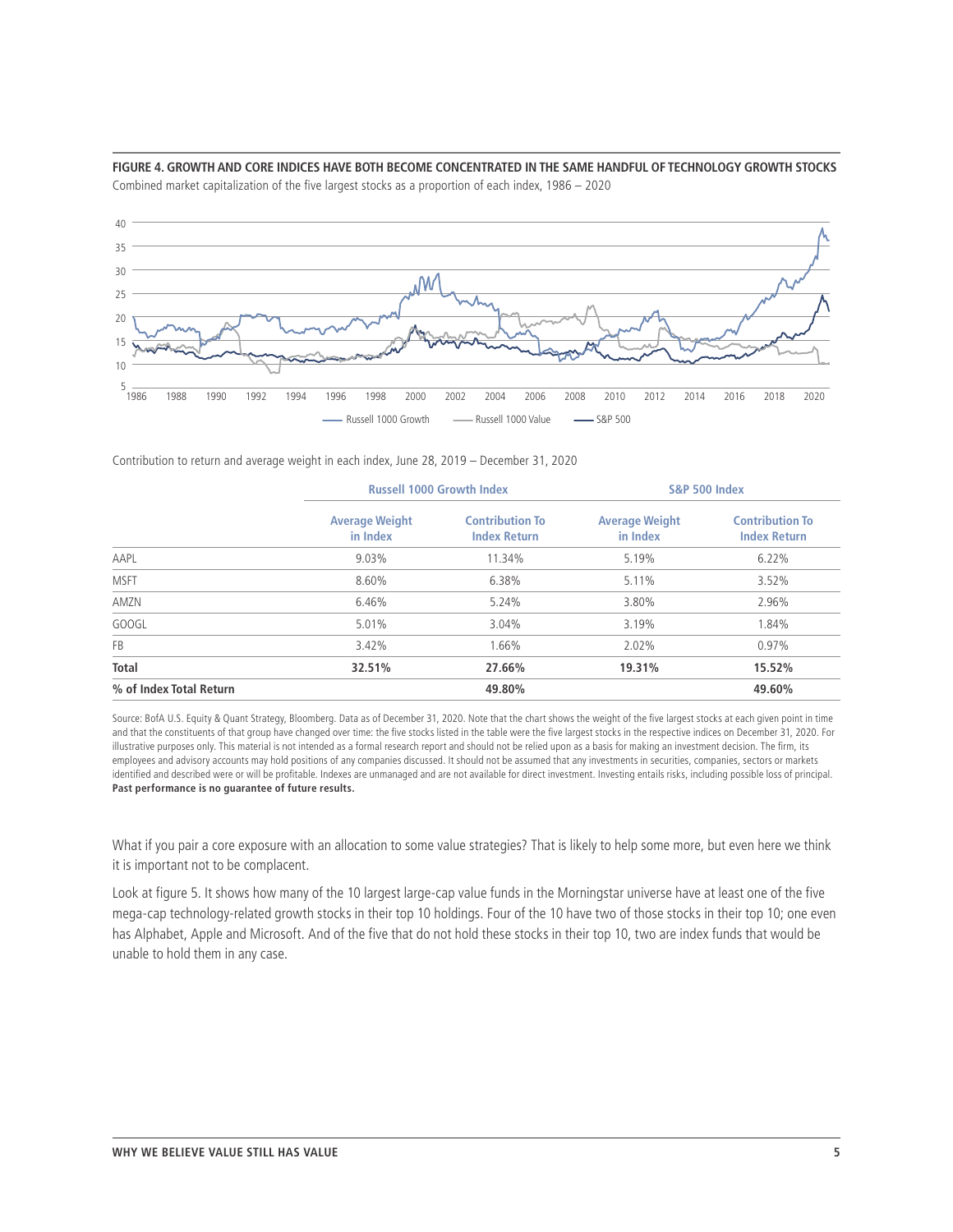|                     | <b>Alphabet</b><br>in top 10? | Apple<br>in top 10? | Amazon<br>in top 10?      | <b>Facebook</b><br>in top $10$ ? | <b>Microsoft</b><br>in top 10? |
|---------------------|-------------------------------|---------------------|---------------------------|----------------------------------|--------------------------------|
| Fund 1              |                               | ×                   | ×                         | ×                                |                                |
| Fund 2              | ×                             |                     | $\boldsymbol{\mathsf{x}}$ | ×                                |                                |
| Fund 3 (Index Fund) | ×                             | ×                   | ×                         | ×                                | ×                              |
| Fund 4              | ×                             | ×                   | ×                         | ×                                | ×                              |
| Fund 5              |                               |                     | ×                         | $\boldsymbol{\mathsf{x}}$        |                                |
| Fund 6              | ×                             | ×                   | ×                         | ×                                | ×                              |
| Fund 7              | ×                             | ×                   | ×                         | ×                                | ×                              |
| Fund 8              |                               | ×                   | ×                         | $\boldsymbol{\mathsf{x}}$        |                                |
| Fund 9 (Index Fund) | ×                             | ×                   | ×                         | ×                                | ×                              |
| Fund 10             | ×                             |                     | ×                         |                                  |                                |

### **FIGURE 5. HALF OF THE 10 BIGGEST U.S. LARGE CAP VALUE FUNDS HAVE ONE OF THE FIVE BIG TECHNOLOGY GROWTH STOCKS IN THEIR TOP 10 HOLDINGS**

Source: Morningstar. Data as of December 31, 2020. The table shows the 10 largest funds by assets under management categorized by Morningstar as U.S. Large Cap Value. This material is not intended as a formal research report and should not be relied upon as a basis for making an investment decision. The firm, its employees and advisory accounts may hold positions of any companies discussed. It should not be assumed that any investments in securities, companies, sectors or markets identified and described were or will be profitable.

We think these statistics are truly remarkable. It is hard to imagine how any one of these five could credibly be categorized as value stocks. Moreover, we believe that many other funds in this category, outside the top 10, also hold substantial positions in these stocks, to mitigate the risk of underperforming the core index or their core- and growth-oriented competitors, after so many years of growth outperformance.

Whatever the reason, when allocating to value as a diversifier alongside growth and core investments, in our view owning these stocks doesn't help. We think investors should check the top holdings of their value managers before they assume their portfolios are prudently balanced by style exposure. You may have more growth than you think. Neuberger Berman value strategies managed by the authors of this paper have been materially underweight technology stocks for the past five years and have not held any of the stocks identified as the cause of concentration in the growth or core large-cap indices over that time.

# **Genuine Balance Could Be Important in 2021**

We would not claim there is a bubble in growth stocks, but we do think it is clear that growth stocks are not cheap—especially relative to value stocks. We also believe that economic conditions during 2021 could be more favorable to value stocks than they have been for many years—and that this early-cycle environment has the potential to persist beyond 2021. And finally, after 13 years of outperformance, and five years of really marked outperformance, growth stocks have assumed a substantial share of the market capitalization and exposure of even core indices and strategies—indeed, they are now showing up even in leading value strategies.

In short, we believe a genuine balance of value and growth could be important for maintaining relative performance over the coming months, and that achieving that balance will require a detailed assessment of which stocks portfolio strategies are holding.